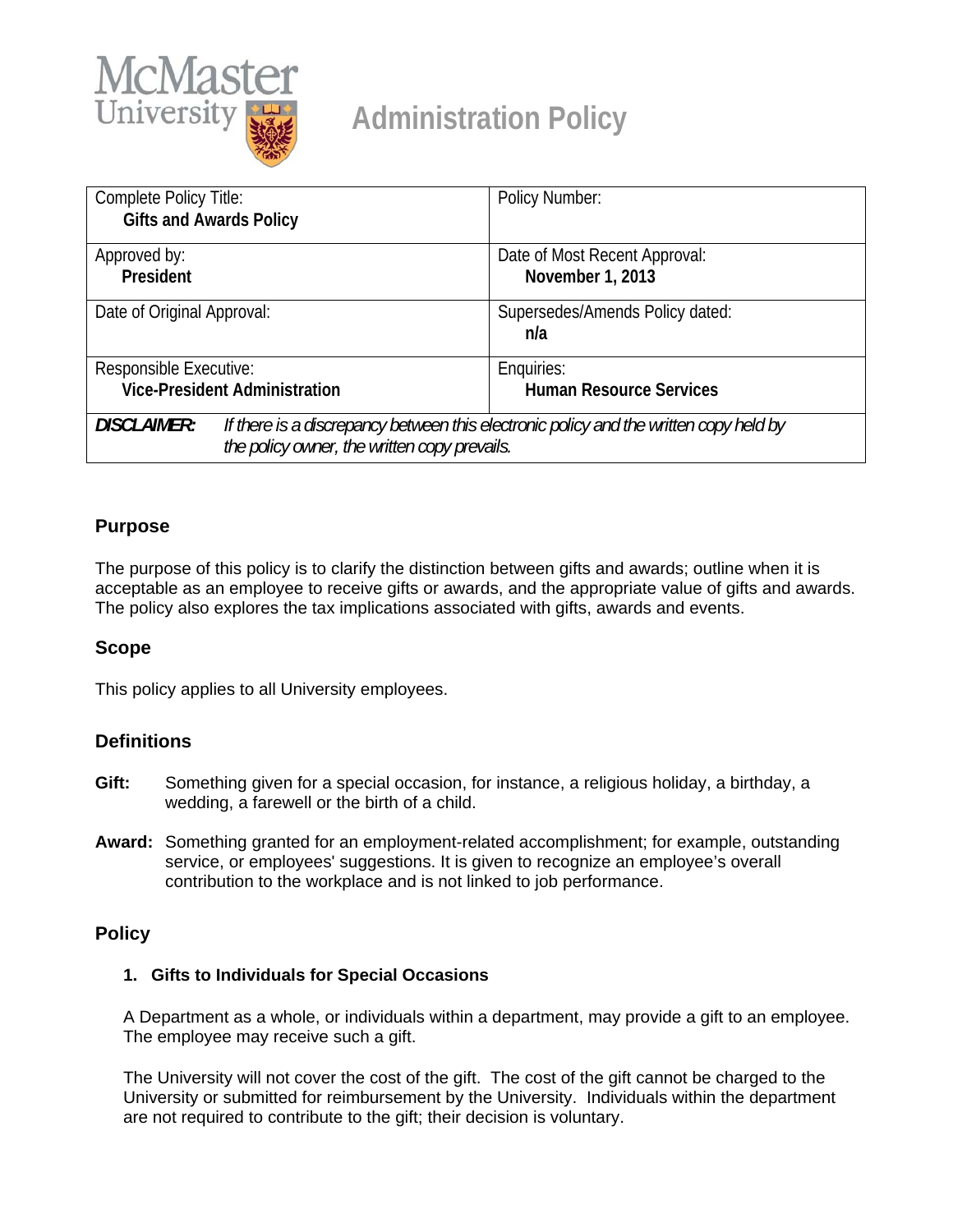#### *2.* **Retirement Gifts**

The department can provide a gift to an employee who is retiring. The value of the gift should be proportionate to length of service. The employee may receive such a gift.

The University may cover the cost of the gift upon submission of original receipt(s) and appropriate approvals.

## **3. Gifts for Bereavement or Illness**

The department can provide a gift to an employee who is ill, or who has lost a loved on. The employee may receive such a gift.

The University may cover the cost of the gift upon submission of an expense report including the original receipt(s) and appropriate approvals.

#### **4. Other Gifts**

Employees can accept a gift provided to attendees at a conference, seminar, workshop or lecture. Employees can also accept door prizes.

Employees can accept gifts and/or plaques provided in recognition of their participation and/or contribution to an event.

#### **5. Gifts to Procurement Staff**

Procurement staff can only accept gifts of a nominal value, from existing or prospective suppliers. Gifts that exceed a nominal value could be perceived as an influence, which could cause conflict with the best interests of the University, or prejudice the University's reputation.

#### **6. Tax Implications In accordance with Canada Revenue Agency (CRA) Requirements**

Non-cash gifts and awards given to an employee where the total value is less than \$500 are not deemed to be taxable benefits.

Cash and near-cash gifts and awards (i.e. gift cards and certificates, precious metal or securities) are considered to be taxable benefits to the recipient.

Employees can accept honorariums. The full value of the honorarium is a taxable benefit.

See Policy AP-01 *"Reimbursement to Individuals for University Business"* for further guidance on gift cards and certificates. http://www.mcmaster.ca/bms/policy/accounts\_payable/ap01 rem\_univ\_bus.pdf

## **7. Parties or Social Events**

When the University or one of its departments hosts a party or social event for its employees and the cost associated with it is \$100 or less per person, the employees are not considered to have received a taxable benefit.